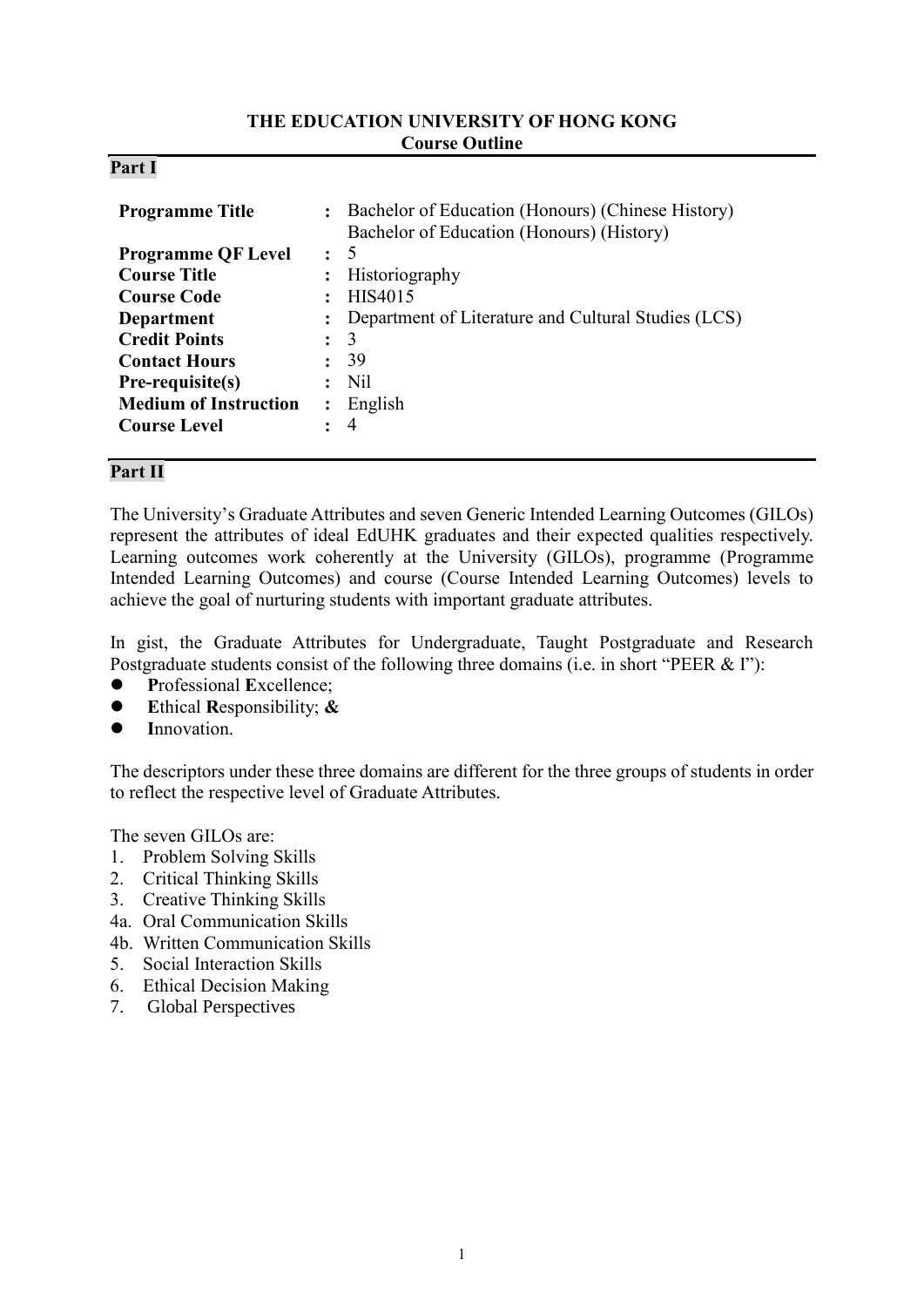## **1. Course Synopsis**

This course provides students with a comprehensive understanding of and insight into the history profession and in particular to the development of historiography: the theory and history of historical writing. Throughout the course, students will be provided with an opportunity to engage with both classical and contemporary historical studies (in the field of the instructor's expertise) in order to more fully understand how history has evolved, the type of 'big questions' that historians seek to answer, as well as the new directions and approaches the discipline of history takes. As part of this process, the course examines the various competing theories that have helped shape the different visions, frameworks and approaches of historians down through the years. Although theories are introduced in a chronological order, students are encouraged to read widely and to contrast and evaluate different streams and traditions of historical thought and writing throughout the course.

## **2. Course Intended Learning Outcomes (CILOs)**

*Upon completion of this course, students will be able to:*

- CILO<sup>1</sup> Articulate questions, evolution and/or new directions of a particular field or a theoretical school;
- CILO<sup>2</sup> Interpret different theories and evaluate their strengths and weaknesses; and
- CILO<sup>3</sup> Evaluate the theories in reading historical works and produce in-depth historical narratives and analyses by applying the theories to do empirical research.

## **3. Content, CILOs and Teaching & Learning Activities**

| <b>Course Content</b> |                                    | <b>CILOs</b>                    | <b>Suggested Teaching &amp;</b> |  |
|-----------------------|------------------------------------|---------------------------------|---------------------------------|--|
|                       |                                    |                                 | <b>Learning Activities</b>      |  |
|                       | Introduction                       | $CLO_{1,2,3}$                   | Lecture, Q&A, and               |  |
|                       |                                    |                                 | discussion.                     |  |
|                       | Scholarship I: Classics, Political | C <sub>LO<sub>1</sub></sub>     | Lecture, Q&A, and group         |  |
|                       | and Intellectual History.          |                                 | discussion.                     |  |
|                       | Scholarship II: Social History,    |                                 |                                 |  |
|                       | Cultural History, New Directions.  |                                 |                                 |  |
|                       | Annales School: Braudel, The       | C <sub>L</sub> O <sub>2,3</sub> | Lecture, reading, and $Q&A$ .   |  |
|                       | Mediterranean and the              |                                 |                                 |  |
|                       | Mediterranean World in the Age of  |                                 |                                 |  |
|                       | Philip II.                         |                                 |                                 |  |
|                       | Marxism: Karl Marx, "Marx on the   | C <sub>L</sub> O <sub>L,2</sub> | Lecture, text analysis, group   |  |
|                       | History of His Opinions" and       |                                 | discussion, and group           |  |
|                       | Engels, "Letters on Historical     | presentation.                   |                                 |  |
|                       | Materialism".                      |                                 |                                 |  |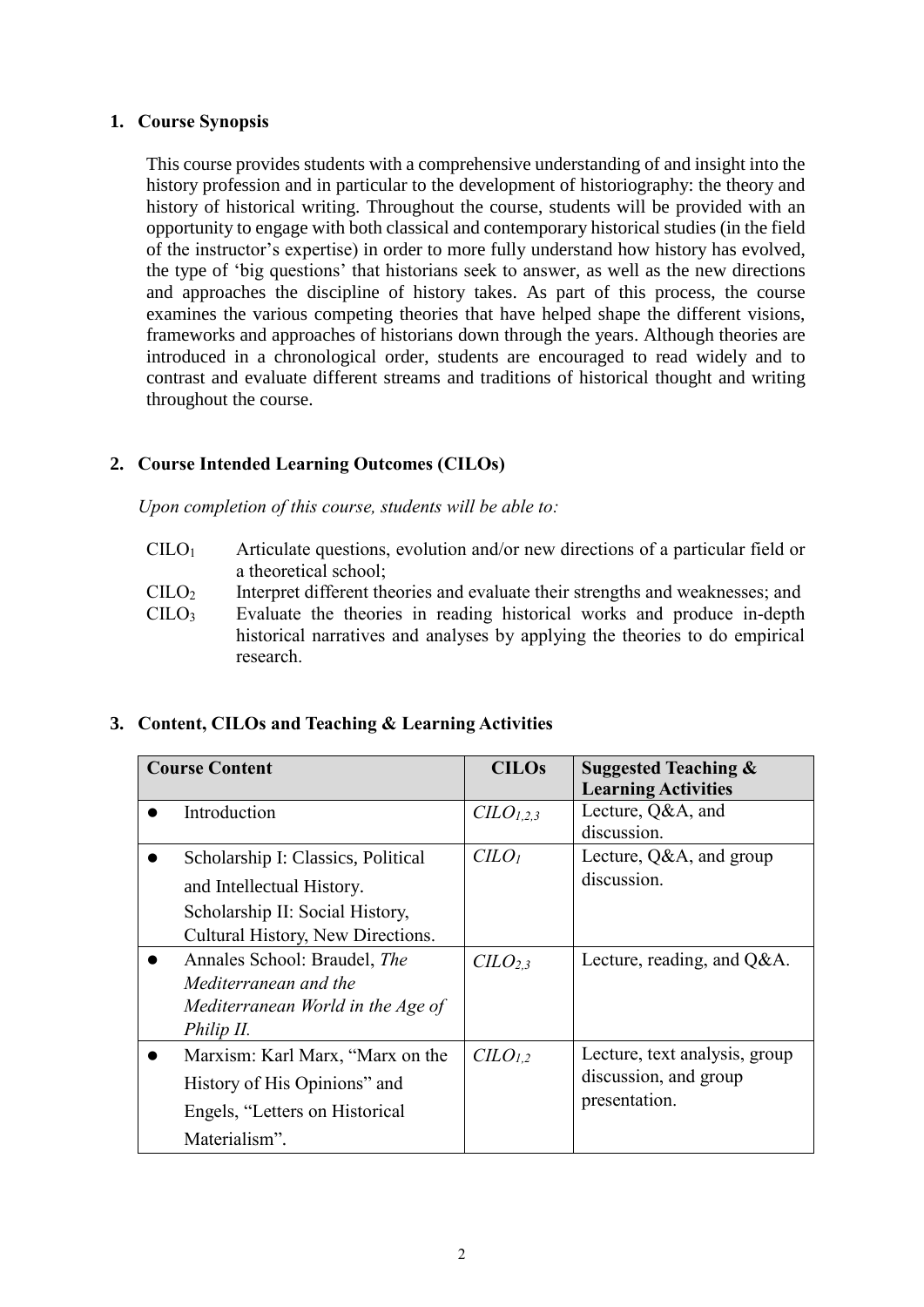| Historical Critique of Modernity:<br>Friedrich Nietzsche, On the<br>Advantage and Disadvantage of<br>History for Life.                                                                                  | CLO <sub>1,2</sub>                       | Lecture, reading, text<br>analysis, and Q&A.                  |
|---------------------------------------------------------------------------------------------------------------------------------------------------------------------------------------------------------|------------------------------------------|---------------------------------------------------------------|
| New Marxism: Antonio Gramsci,<br>On Hegemony.                                                                                                                                                           | C <sub>L</sub> O <sub>L</sub>            | Lecture, text analysis, Q&A,<br>and group presentation.       |
| The Influence of other disciplines:<br>Cultural Anthropology: Greetz,<br>➤<br>The Interpretation of Cultures<br><b>OR</b><br>$\blacktriangleright$<br>Literature: Hayden White and<br>Dominick LaCapra. | CLO <sub>1,2,3</sub>                     | Lecture, Q&A, group<br>discussion, and group<br>presentation. |
| Postmoderism: Foucault, The<br>History of Sexuality.                                                                                                                                                    | CLO <sub>1,2</sub>                       | Lecture, reading, text<br>analysis, and Q&A.                  |
| Imperialism and Colonialism:<br>Edward Said, Orientalism &<br>Benedict Anderson, <i>Imagined</i><br><i>Communities.</i>                                                                                 | CLLO <sub>2,3</sub><br>$(\textit{etc.})$ | Lecture, reading, text<br>analysis, and discussion.           |

# **4. Assessment**

| <b>Assessment Tasks</b> |                                                     | Weighting | <b>CILOs</b>                |
|-------------------------|-----------------------------------------------------|-----------|-----------------------------|
| (a)                     | Group Presentation:                                 | 20%       | $CLO_{1,2}$                 |
|                         | Students are expected to read the assigned          |           |                             |
|                         | readings, discuss with their group mates, and then  |           |                             |
|                         | respond to questions given by the instructor.       |           |                             |
| (b)                     | Short Essay $(1,000$ words):                        | 30%       | C <sub>LO<sub>l</sub></sub> |
|                         | Students are required to write a historiographic    |           |                             |
|                         | overview on a specific topic. The overview must     |           |                             |
|                         | show students have read the literature of the field |           |                             |
|                         | extensively.                                        |           |                             |
| (c)                     | Final Paper (1,500-2,000 words):                    | 50%       | CLO <sub>1,2,3</sub>        |
|                         | Students are required to choose one of the          |           | $(\textit{etc.})$           |
|                         | assigned questions. Students must make              |           |                             |
|                         | arguments by using first hand sources and           |           |                             |
|                         | employing one of the theories covered in the        |           |                             |
|                         | course as the framework of the paper. Towards the   |           |                             |
|                         | end of the paper, students are required to use the  |           |                             |
|                         | empirical research to evaluate the strength and     |           |                             |
|                         | weaknesses of the theory they have chosen.          |           |                             |

# **5. Required Text(s)**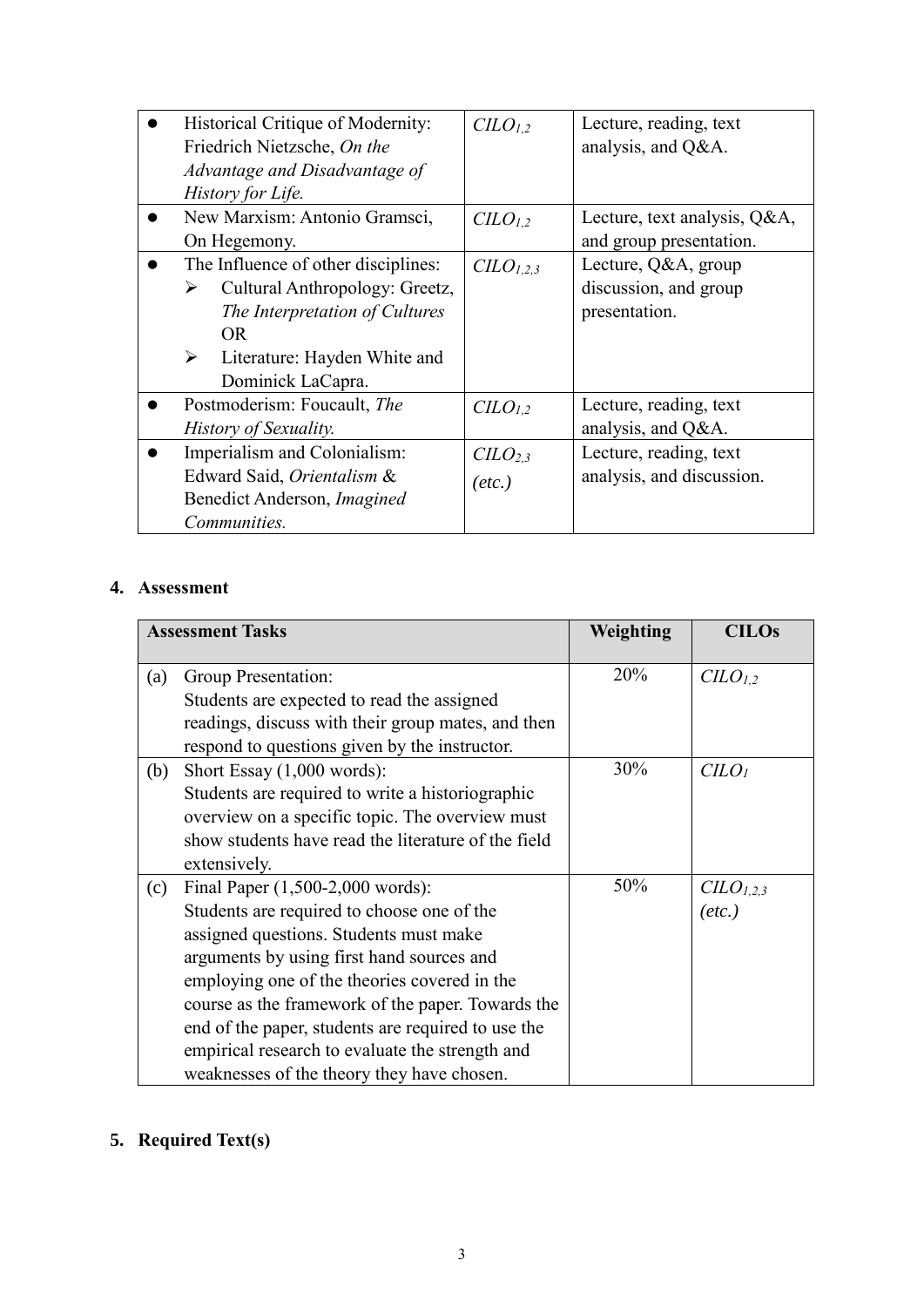- Meisner, M. J. (2007). Mao Zedong: a Political and Intellectual Portrait. Cambridge; Malden, MA: Polity.
- Braudel, F. (1972). *The Mediterranean and the Mediterranean World in the Age of Philip II*. New York: Harper & Row.
- Foucault, M. (1978). *The History of Sexuality: An Introduction*. New York: Vintage Books.

Geertz, C. (1973). *The Interpretation of Cultures*. New York: Basic Books.

- Gramsci, A. (1971). *Selection from the Prison Notebook*. London: Lawrence and Wishart.
- Nietzsche, F. (1980) *On the Advantage and Disadvantage of History for Life*. Indianapolis, Cambridge: Hackett Publishing Company, INC.
- Said, E. (1979). *Orientalism*. New York: Vintage Books.
- Tucker, R.C. (1978). *The Marx-Engels: Reader*. New York, London: W.W. Norton & Company.

### **6. Recommended Readings**

- Anagnost, A. (1997). National Past-Times: Narrative, Representation, and Power in Modern China. Durham, NC: Duke University Press.
- Anderson, B. (2002). Imagined Communities: Reflections on the Origin and Spread of Nationalism. Revised Edition. London: Verso Books.
- Budd, A. (ed.). (2008). The *Modern Historiography Reader: Western Sources.* London: Routledge.
- Chambers, John Whiteclay II and Culbert, David, ed. World War II, Film and History (New York: Oxford University Press, 1996), p.37.
- Chatterjee, P. (1993). The Nation and Its Fragments: Colonial and Postcolonial Histories. Princeton: Princeton University Press.
- Cheung, K.M. Eileen (2012). *Historiography: An Introductory Guide*. London, New York: Continuum.
- Crossley, P. (1999). Translucent Mirror: History and Identity in Qing Imperial Ideology. Berkeley: University of California Press.
- Crossley, P. K. (1990). "Thinking about Ethnicity in Early Modern China." Late Imperial China 10(1): 1-35.
- Dikotter, F. (1992). The Discourse of Race in Modern China. Stanford: Stanford Uni. Press.
- Duara, P. (1995). Rescuing History From the Nation: Questioning Narratives of Modern China. Chicago: University of Chicago Press.
- Duara, P. (2003). Sovereignty and Authenticity : Manchukuo and the East Asian Modern Lanham, MD: Rowman & Littlefield Publishers.
- Eley, G. and Ronald G. S. eds. (1996). Becoming National: A Reader. Oxford: Oxford University Press.
- Elliott, M. C. (2001). The Manchu Way: The Eight Banners and Ethnic Identity in Late Imperial China. Stanford: Stanford University Press.
- Fitzgerald, J. (1995). Awakening China: Politics, Culture and Class in the Nationalist Revolution. Stanford: Stanford University Press.
- Fitzpatrick, S. (1994) Stalin's Peasants: Resistance & Survival in the Russian Village after Collectivization. New York, Oxford: Oxford University Press.

Gellner, E. (1983). Nations and Nationalism. Ithaca: Cornell University Press.

Gerth, K. (2003). China Made: Consumer Culture and the Creation of the Nation. Cambridge, MA.: Harvard University Asian Center.